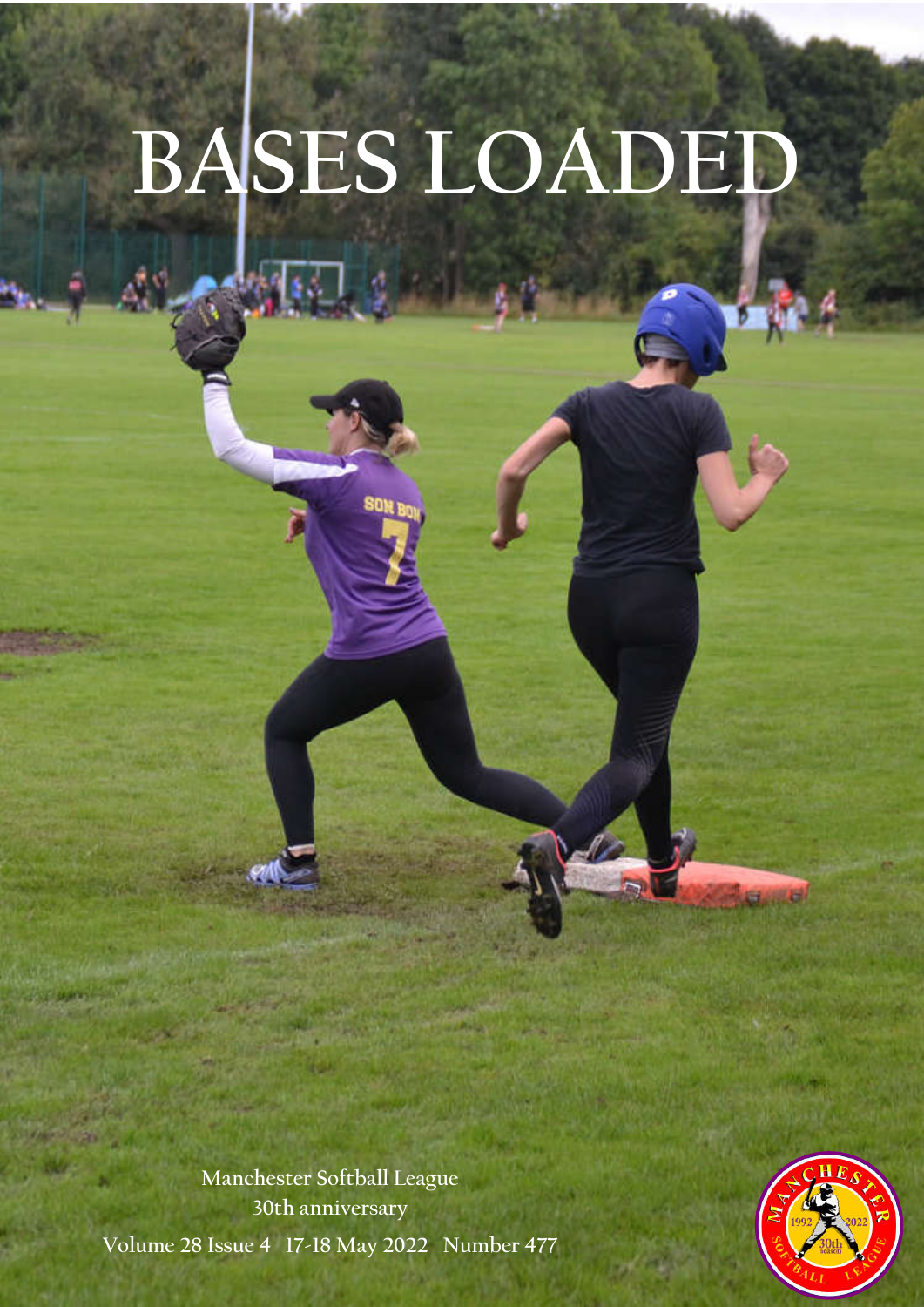## **This week's games**

#### *W-L streaks include last season played*

#### **TUESDAY**

**Division 3** Hackers 4W @ Bats 2W (pitch 3) *ump Somers*

Seagulls 1L @ Freeze 2W (2) *Roberts* Stingers 2L @ Enforcers 2L (4) *Goff* Thunder III rest

#### **Division 4**

Barflies 5L @ Screwballs 2W(8) *Sharp* Thunder IV 2L @ Sluggababes 2W (6) *F Fagan*

Tiggers 3W @ Swingers 1L (7) *P Fagan* Raiders rest

#### **WEDNESDAY**

#### **Division 1**

Camels 1L @ Mayhem 2W (F) *Strayer* L Dodgers 3L @ Greensox 1L (H) *Green* Sharks 1W @ Mavericks 2L (G) *Creelman* Thunder 1W @ T Dodgers 4W (E) *Dunn* **Division 2**

Bandidos 1W @ Thunder II 3L (F) *Davies* Speeders 2W @ Mavericks II 1L (A) *Hung* Tigers 1L @ Camels II 1W (C) *Caird* Titans 1L @ Meerkats 3W (B) *Fagan*

# **Contents**

| <b>Mayem and Todgers upset</b> |   |
|--------------------------------|---|
| old order                      | 2 |
| <b>National news</b>           | 2 |
| <b>Birthdays</b>               | 3 |
| The MSL years                  | 3 |
| Choice of dugout               | 4 |
| 7th LGBTQ+ tournament          | 5 |
| <b>Match report</b>            | 5 |
| Home runs                      | 6 |
| <b>MVPs</b>                    | 6 |
| Guests                         | 7 |
| <b>Transfers</b>               | 7 |
| <b>Results &amp; standings</b> | 8 |
|                                |   |

## **Todgers and Mayhem upset old order**

**1999 The Travelling Dodgers sit on to of the league with a 3-0 record after 'slaughtering' the Mavericks Dodgers** sit on top of the league with a 3-0 record after thanks to a 13-run 4th inning. The new Dodgers appear to be a bogey team for the Mavs, with three wins in as many meetings. Also unbeaten, though with their first game incomplete, are **Mayhem**, who beat **Greensox**  comfortably, allowing only one run in the first six innings before letting up a little in the bottom of the 7th. After winning the quiz at the end-ofseason party last autumn, the Mossley crew are clearly a force to be reckoned with. **Thunder** got their first win of

the season in a high-scoring game with **Camels**, the turning point being their 9-run bat -around in response to the bactrians levelling the score at 6-6 in the 3rd. In a game featuring Lott family members on both teams, it was a case of parent power. In the division's other game, **Sharks** registered their first ever topflight win with an 18-2 mercy win over the struggling **Lion Dodgers**.

In Division 2, **Meerkats** continued their winning streak with a steady hitting performance against **Thunder II**, who have yet to find their last year's promotion-winning

*► Continued on page 4*

## **National news: funding for BSUK and the return of MLB to London**

aseballSoftball*UK*<br>(BSUK) released the following statement (BSUK) released the following statement last week (lightly edited here): "BSUK is set to receive guidance, support and an investment of £2.3 million of Government and National Lottery funding from Sport England as part of a group of over 120 organisations working in partnership with Sport England to open up access to sport



and physical activity across the country. The award is set to cover a five-year period from April 2022.

"The award will enable BSUK to continue delivering its strategy, launched in 2020, to get more

*(Continued on page 4)*

*Bases Loaded*, the Manchester Softball League Review is published by the Manchester Softball League. © 2022 Editor: Harry Somers. Cover picture courtesy of Northwest Series

Contributions should be sent to **review@manchester-softball.co.uk**.

Available online at **http://manchester-softball.co.uk/about-msl/the-review**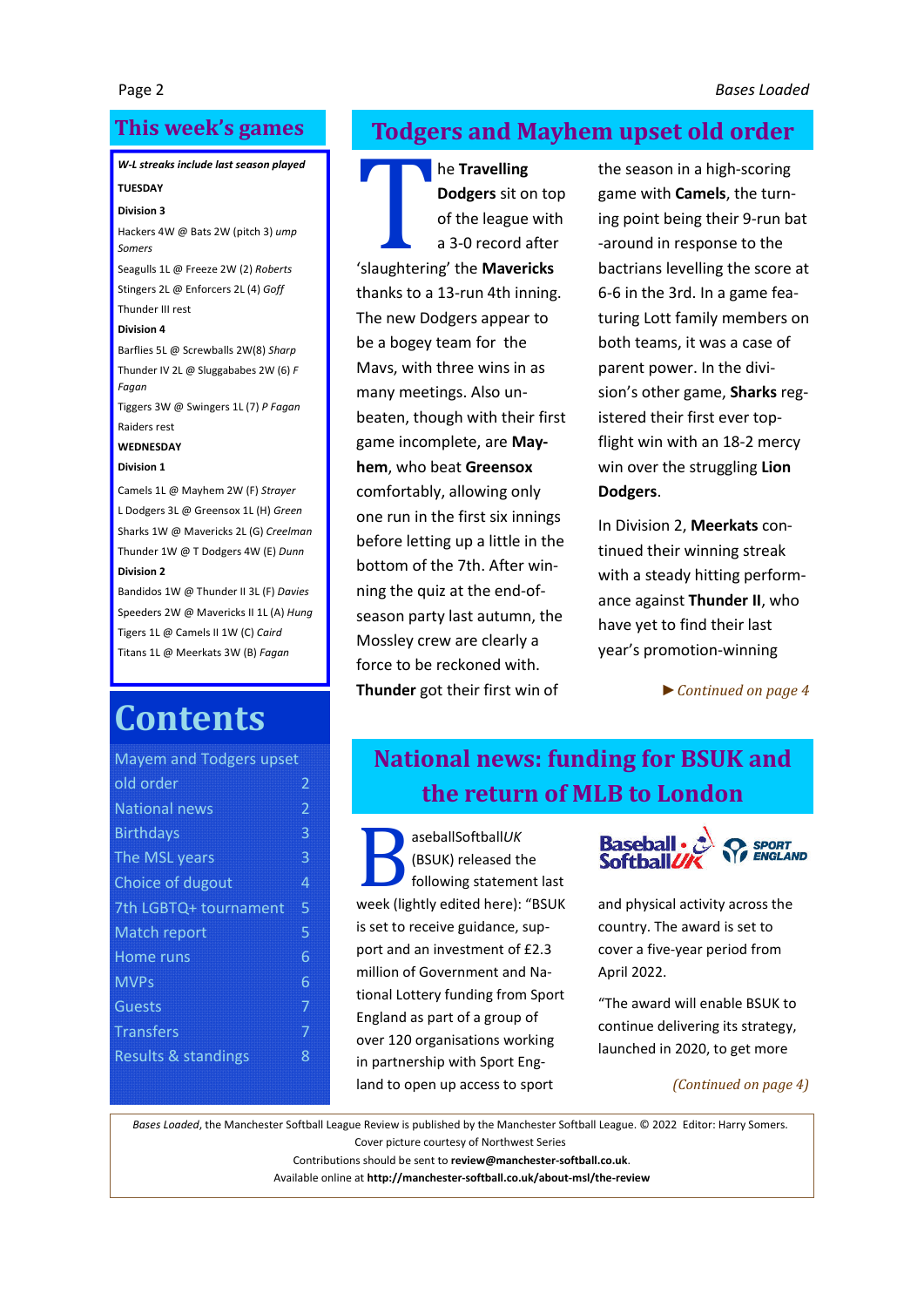Week beginning May 16th

**Tuesday** Jeffrey Fong (Mavericks II), Diane Wycherley (Mavericks II)

**Wednesday** Tereza Kokocińska (Tigers), Amy Somers (Thunder III)

**Thursday** Siân McNeill (Speeders)

**Friday** Luis Arrevillagas (Thunder), Kate Lilley (Hackers)

**Baseball birthday**: Friday May 20th will be the 82nd birthday of **Sadaharu Oh**, not so well known to fans of MLB but the undisputed king of Japanese baseball (intentional pun: his name means 'king' in Japanese). Oh played his entire career with the Yomiuri Giants, who dominated

Japanese baseball in the 1960s and '70s. He holds the world-wide record for lifetime home-runs with 868 and for a



long time held the Japanese single-season home-run record, hitting 55 homers in the 1964 season. It is believed that, somewhat controversially, on three occasions foreign-born hitters were prevented from passing it by being walked. It was eventually surpassed in 2013. He would certainly have been lured to MLB were it not for strict contractual rules in Japanese baseball (a bit like football, pre-Bosman) preventing this.

## **Birthdays The MSL Years—1994-5**

Pre-season 1994 saw the (in-) famous captains' meeting in the Lloyds in Chorlton. Veterans remember hours of haggling over the rules (we played a kind of softballbaseball hybrid) as we welcomed two well-established teams from the North West Softball League: Runners and Mavericks. We have extensive but incomplete records of games played, with the title going to the Mavs, Pirates runners-up.

1995 represents the first season where we have complete records, and is thus Year 0 for all our stats. One record set in that season remains to this day: on 24th May, Bats and M16s tied 37-37, still the highest-scoring tie on record.

The league structure was a bit strange: 12 teams were divided into two divisions, but after a single five-game rotation two teams were relegated and two promoted, and everything started again from scratch. Once again Mavs were champions, with Pirates runners-up. Rusholme Funsters, after suffering a 0-5 record in the first rotation, were the inaugural Division 2 champions.

Manchester United won the double in 1994 (don't worry City fans, you'll get a mention later in this series) but were runners-up the following year in both competitions, to Blackburn and Everton.

Elsewhere in Britain, in 1994 Fred and Rosemary West were charged with the Cromwell Street murders, and Labour leader John Smith died suddenly, to be replaced by Tony Blair.

In the rest of the world, after years of Apartheid, South Africa saw its first black President take office when Nelson Mandela was sworn in. In Los Angeles, the opening ceremony of the 1994 World Cup (later won by Brazil) coincided with a televised car chase involving murder suspect O J Simpson, whose trial concluded a year later with a notguilty verdict. In 1995 it was rugby's turn for a World Cup, hosted and won by South Africa, while that year also saw the end of the Bosnian War.

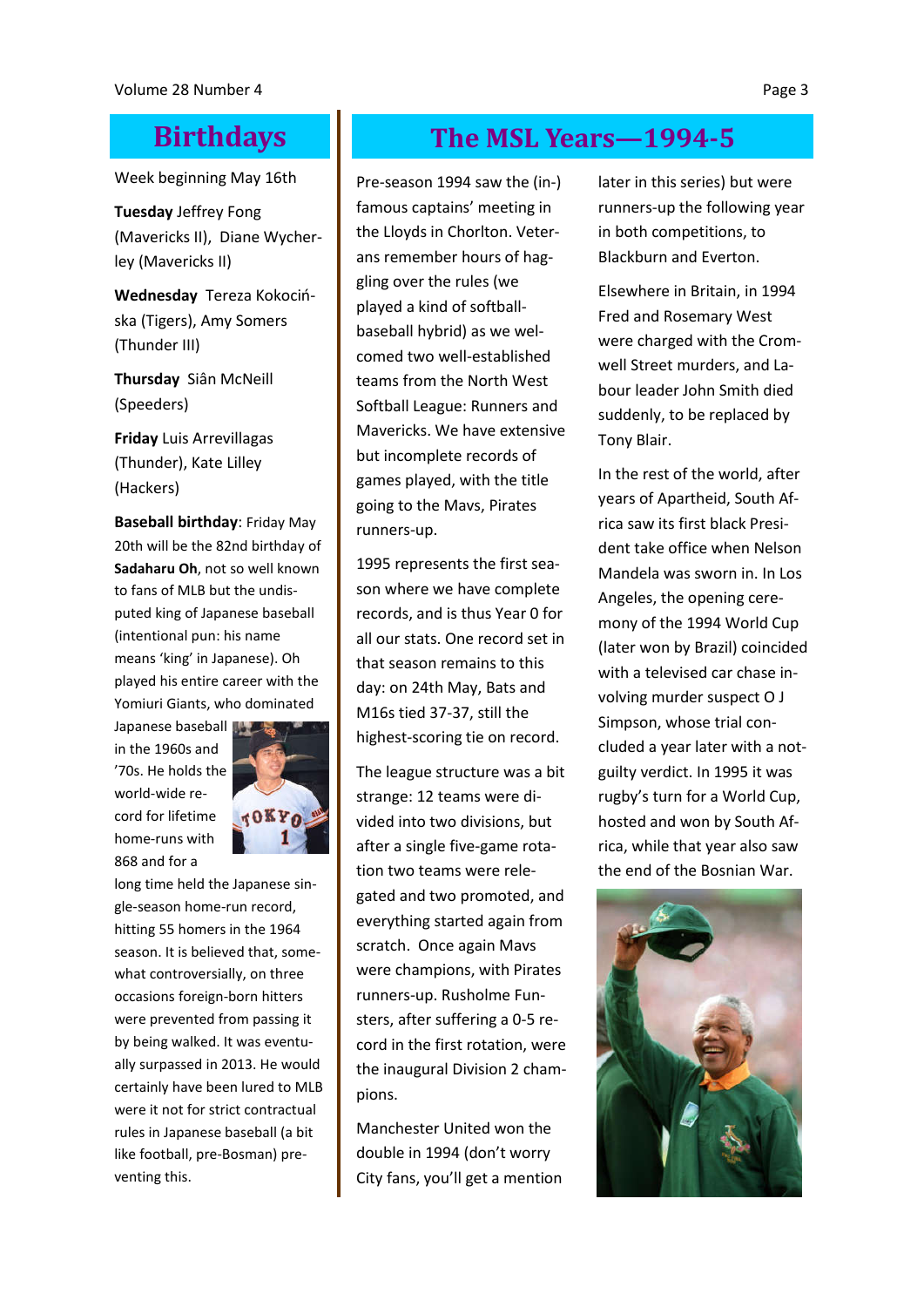#### **Todgers and Mayhem upset old order** (Continued from page 2)

form, and will be glad to have accepted the league's offer to stay down. The rest of the division is nicely poised with three teams on 2-1 and three on 1-2. **Bandidos** got their first win, beating their fiercest rivals and fellow-promotees the **Tigers** by a convincing ten runs. **Camels II** likewise broke their duck against the previously unbeaten **Mavericks II.** After a sluggish start, the junior bactrians scored six in the 3rd, which was the eventual margin of victory. And in the day's highest-scoring game, **Speeders** got off to a flier opening with eight runs after which **Titans** scored steadily, but were always trailing. The game ended 28-15, at 43 runs just 45 short of the all-time record.

The picture in Divisions 3 and 4 is complicated a little by there being a resting team, but in Div 3 **Hackers** met **Sea-** **gulls**, both unbeaten in their first two games, with the axemen prevailing with a comfortable 23-8 run-ahead win. **Freeze** trailed **Thunder III** for two innings but then scored seven in the 3rd and again in the 5th to take the points. **Enforcers** took an early lead against the **Bats**, but the chiroptera rallied in the later innings to win 13-7.

**Tiggers** lead Division 4 with three wins out of thee, the latest at **Thunder IV**'s expense, but also unbeaten having played twice and had their rest week are the rookie **Sluggababes**, living up to their name with the league's leading runs per game average of 27. Their victims this week were the **Raiders**, yet to win since joining the league midseason last year. Also unbeaten are the other team who started last July, **Screwballs** whose 10-run 2nd inning set up a run-ahead rule win over the **Swingers**.

#### **Choice of dugout**

Just a curio, but word reached us this week of a team insisting that, as the home team, they were entitled to set up their "dugout" along the 1st base line. Their opponents were already installed, but grudgingly moved to 3rd base, the grievance allegedly fuelling a rousing win for the away team.

Your correspondent believes that this is indeed a convention, though the sometimes conflicting unwritten rule of "first come, first served" is more commonly applied in MSL. We have also seen (especially on pitches where space is limited) both teams sharing one or the other line.

#### **Funding for BSUK and the return of MLB to London** (Continued from page 2)

people playing baseball and softball in more places. The organisation will continue to focus on delivering targeted participation, talent development, supporting grassroots leagues, clubs and teams to become safer, stronger and more sustainable, as well as developing BSUK's own organisational health.

"The funding award comes at a particularly exciting time for baseball and softball in the UK with yesterday's announcement in New York by Major League Baseball (MLB) and London Mayor Sadiq Khan of the return of the London Series in 2023, 2024 and 2026. The London Series first took place in 2019 when the Boston Red Sox and New York Yankees played at London Stadium. The planned 2020, return was cancelled du t the pandemic."

While the return of MLB's "London Series" will give baseball fans a chance to see a live game—an opportunity that was firmly grasped by thousands of fans in 2020—any associated developments will reportedly mainly focus on East London. On the other hand, the £2.3m investment by Sport England over the next five years will be spread over the whole country, and will hopefully impact and support local plans to develop baseball/ softball facilities, currently in the doldrums after plans to develop Hough End were scuppered mainly by local protests.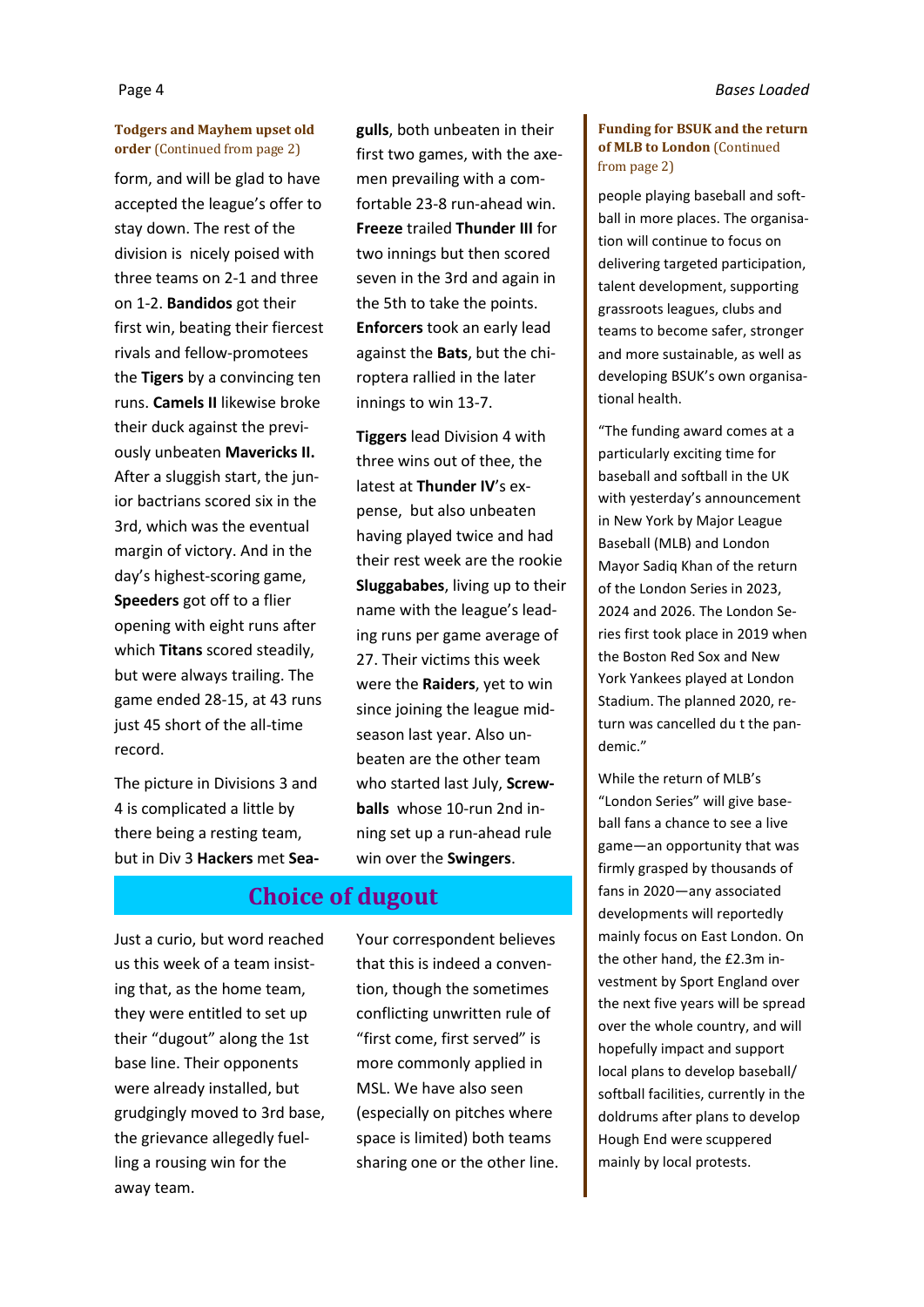#### **7th LGBTQ+ Softball tournament**

The weather gods were kind on Saturday as Manchester furtheredits reputation for inclusivity by hosting the 7th LGBTQ+ softball tournament, organised by BSUK and sponsored by Kellogg's UK & Ireland in partnership with Pride Sports Pride Tape

Rainbow Warriors (pictured) won the tournament. The runners up were Maelstrom, a team made up of University of Manchester alumni. Awards were presented by Carl Austin Behan, LGBT adviser to the Mayor of Greater Manches-



ter.

The organizers Luis Arrevillagas and Linni Mitchell were

#### **Match report**

Slugs leave Raiders in

#### their trail

**SLUGGABABES** 5 8 5 2 8 **28 RAIDERS** 2 2 1 0 2 **7** RAR, Pitch 3, Umpire Ian Caird **SLUGGABABES** Alex Wardle (SS), Rachael Wake (2B), Johan Lemmers (3B), Emma Beall (LF), Tim Roberts (P), Georgina Pugh (1B), Mike Young (CL), Eleanor Harris (C), Antoon Lemmers (CR), Danielle Farthing (RF) **HRs:** A Lemmers, J Lemmers, Wake

**RAIDERS** Rebekah Trengrove (RF), Luke Crannage (SS), Nat Wood (C), Richard Valentine (LF), Abbie de Zwart (EP), Ross Jubber (P), Jess Ronchetti (3B), Mark Crannage (CR), Eliza Thompson-Allsop (CL), Alex Wall (2B), Claire Simcox (3B), Michael Coburn (EP)

**HRs:** M Crannage, L Crannage While the Sluggababes are a new team, they count a number of old hands on their roster, whereas the Raiders are a team who have come through the rookie programme. The difference in experience showed as the molluscs accumulated runs through base hitting with just three homers in a 28-run total. The dingers were scored by Lad & Dad, Antoon and Johan (*le pistolet a dispersion*) Lemmers, plus of course!—Rachael Wake. Birthday girl SBH, Emma Beall, went through the gears: first strikeout, next see-the-ball, then hit-the-ball, finally base hit! It was pleasing that the Slugs' own rookies chipped in to the offensive effort. Well done El Harris,

praised on the MSL Facebook site, where the tournament was widely described as "awesome".

Mike Young and Danielle Farthing. The latter has some amendments for the Captains' Handbook. Delete Pitcher, insert Man-in-the-Middle; delete base coach, insert base cheerleader / instructor person. Defensively the soleolifera showed a distinct improvement over their first game and baled out some iffy pitching in the early innings. The freebooters stuck at it and will come on in leaps and bounds as the season progresses. *Two-out Tim*

MVPs: Farthing, Roberts (SLG), Trengrove, Jubber (RAI)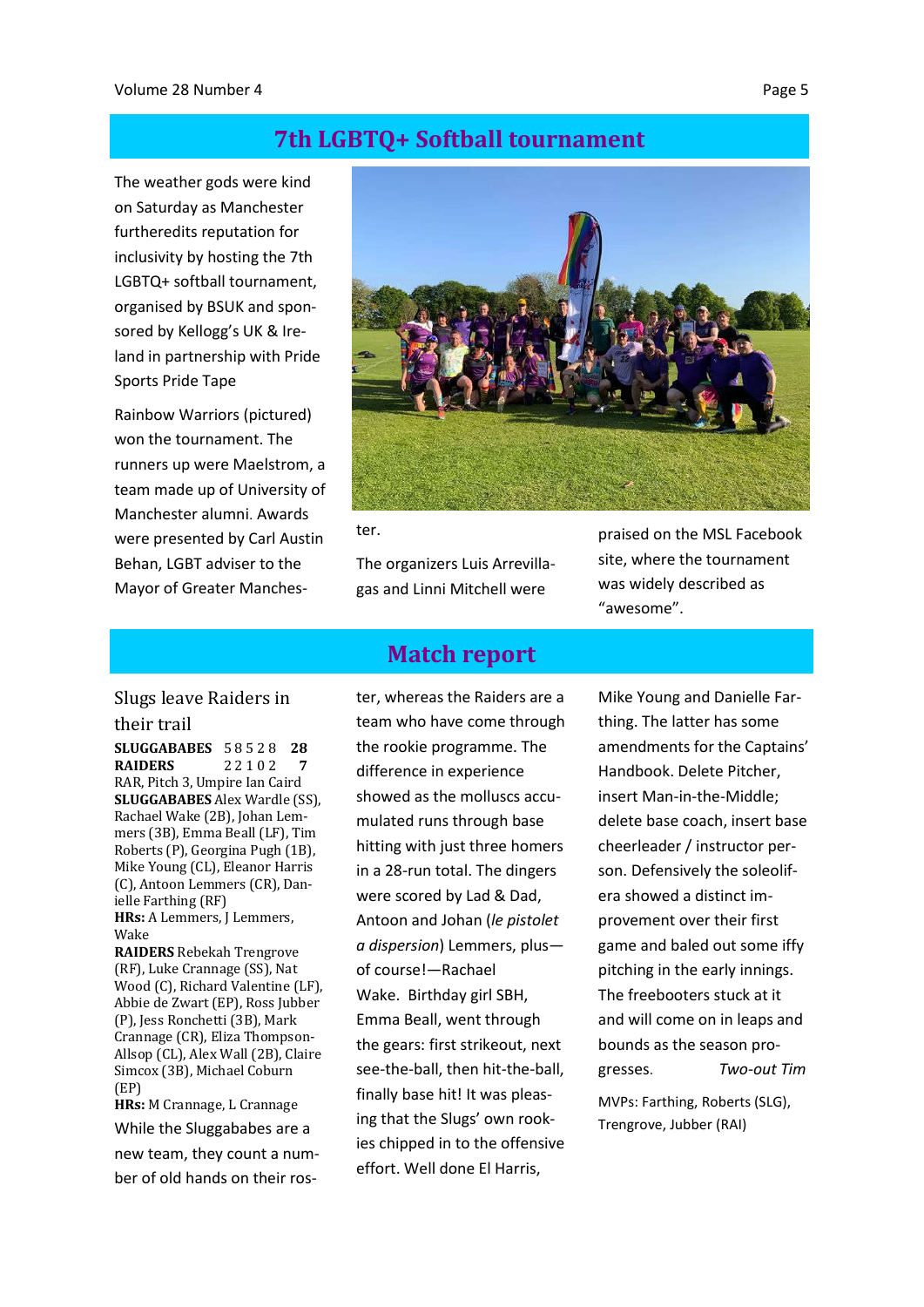#### \* grand slam

#### Division 1 SBH

1 – Nat Leyland (TDS), Linni Mitchell (MHM)

#### Division 1 LBH

2 – Dan Downes (TDS), Mike Lott (THU)

1 – Luis Arevillagas (THU), Nathan Barratt (MHM), Matty Bell (TDS), Ian Blease (MAV), Craig Brooks (TDS), Alfonso Carlino (MHM), Luis Carlino (MHM), Matthew Green (CAM), Brad Hadwin (THU), Adam Hughill (CAM), Benkei Johnson (LDS), Stevie Kidd (SHA), Dave Leverton (THU), Andy Lott (CAM), Elieser Mendoza (LDS), Pete Nightingale (MAV), Stephen Shearer (SHA), Sam Steele (TDS)

#### Division 2 SBH

2 – Kate Barlow (MKT), Faye Dunlop (MV2) 1 – Claire Higgs (CM2), Alyssa Jones (TIG)

#### Division 2 LBH

3 – Ed Covington (TIG), Rory Gibson (MKT), Ross Maskell (MV2), Liam Morrison (BND), John Taylor (TH2)

2 – Keith Altena\* (MKT), Sam Baker (TTN), Adam Faloona (SPE), Jeffery Fong (MV2), Duncan Jones (SPE), Adam Morrison (BND), Luke Nelson (TTN), Simon Sharp (TIG), James Stevens (MKT) 1 – Steve Bartlett (TH2), Anthony Boffey (CM2), Andrew Bogie (TH2), Alex Claridge-Ingham (SPE), Matt Fairweather (MKT), Finn Gavaghan (MV2), Dan Jarman (CM2), Stephane Karayannis (TIG), Jason Kneen (BND), Chris Lennon (SPE), Jonny Reuben (SPE), Igor von Orel Bronte (MKT), James Wright\* (TIG)

#### Division 3 LBH

3 – Alex Bates (BAT), Carl Emsley (SGL) 2 – Ian Mills (HAC)

#### **Home runs**

1 – Darren Bamford (FRZ), Harry Bell (HAC), Mike Connolly (SGL), Sean Fitzpatrick (BAT), David Grice (SGL), Mark Hayward (FRZ), Ant Henderson (SGL), Daniel Johansson (HAC), Hector Matinez (BAT), Alex Mills (HAC), Jonno Wrigley (FRZ)

#### Division 4 SBH

2 – Rachael Wake (SLG) 1 – Janette Rayton (TH4) Division 4 LBH

4 – Joe Regan\* (SWI)

3 – James Tanner (SLG) 2 – Luke Crannage (RAI), Johan Lemmers (SLG), Peter Reeves (SCR), Daniel Strayer (SCR), Sam Webb (SWI)

1 – Aleck Aspinall (BFL), Mike Blazek (TGG), Mark Crannage (RAI), Ben Leeks (SWI), Antoon Lemmers (SLG), Matt Lyons (TGG), Artem Rastrepaev (SCR), Daniel Schofield (TH4), Harry Schulte (TGG), Ollie Sharpe (TGG), Chris Smith (BFL)

#### **Last week's MVPs**

**STINGERS** rested **BARFLIES** rested

**CAMELS** Hayley McTear (1B), Andy Lott (LF) **GREENSOX** Sophie Addison (3B), Ben Tomlin (Sub) **LION DODGRS** Nicola Duerden (CL), Elieser Mendoza (LF) **MAVERICKS** Sherry Kenyon (CL), Lubo (CR) **MAYHEM** Linni Mitchell (RF), Luis Carlino (SS) **SHARKS** Su Obrien (RF), Stevie Kidd (CR) **THUNDER** Kim Hannesen (CL), Kris Hadwin (LF) **TRAV DODGERS** Sara Al-Wagfi (3B), Dan Downes (SS) **BANDIDOS** Carol Anne Costello (1B), Ross (P) **CAMELS II** Alia Paschali (RF), Dan Jarman (SS) **MAVERICKS II** Faye Dunlop Steven Kellett **MEERKATS** Kate Barlow (3b), James Stevens (p) **SPEEDERS** Emma Bennet (LF), Adam Faloona (CL) **THUNDER II** Emma Miller (1B), Andy Bogie (SS) **TIGERS** Natasha Wicikowski (C), Simon Sharp (SS) **TITANS** Amber Barnes-Yates (CR), Sam Baker (CL) **BATS** Amber Frost (RF), Christian Frost (P) **ENFORCERS** Becky Stevens (2B), Mike Davies (P) **FREEZE** Emma Ashby (2B), Mark Hayward (P) **HACKERS** Grace Mills (LF), Ian Mills (SS) **SEAGULLS** Holly Glennie (3B), Dave Grice (CL) **THUNDER III** Luna Sanchez (1B), Joe Wright (CR) **RAIDERS** Rebekah Trengrove (RF), "Ross" (P) **SCREWBALLS** Olivia Westmacott (SS), Javier Gevara (2B) **SLUGGABABES** Danielle Farthing (RF), Tim Roberts (P) **SWINGERS** Jae Frith (3B), Ben Leeks (SS) **THUNDER IV** Atujah Malik (2B), Lee McCarthy (P) **TIGGERS** Jenna Gamble (1B), Oliver Sharpe (P)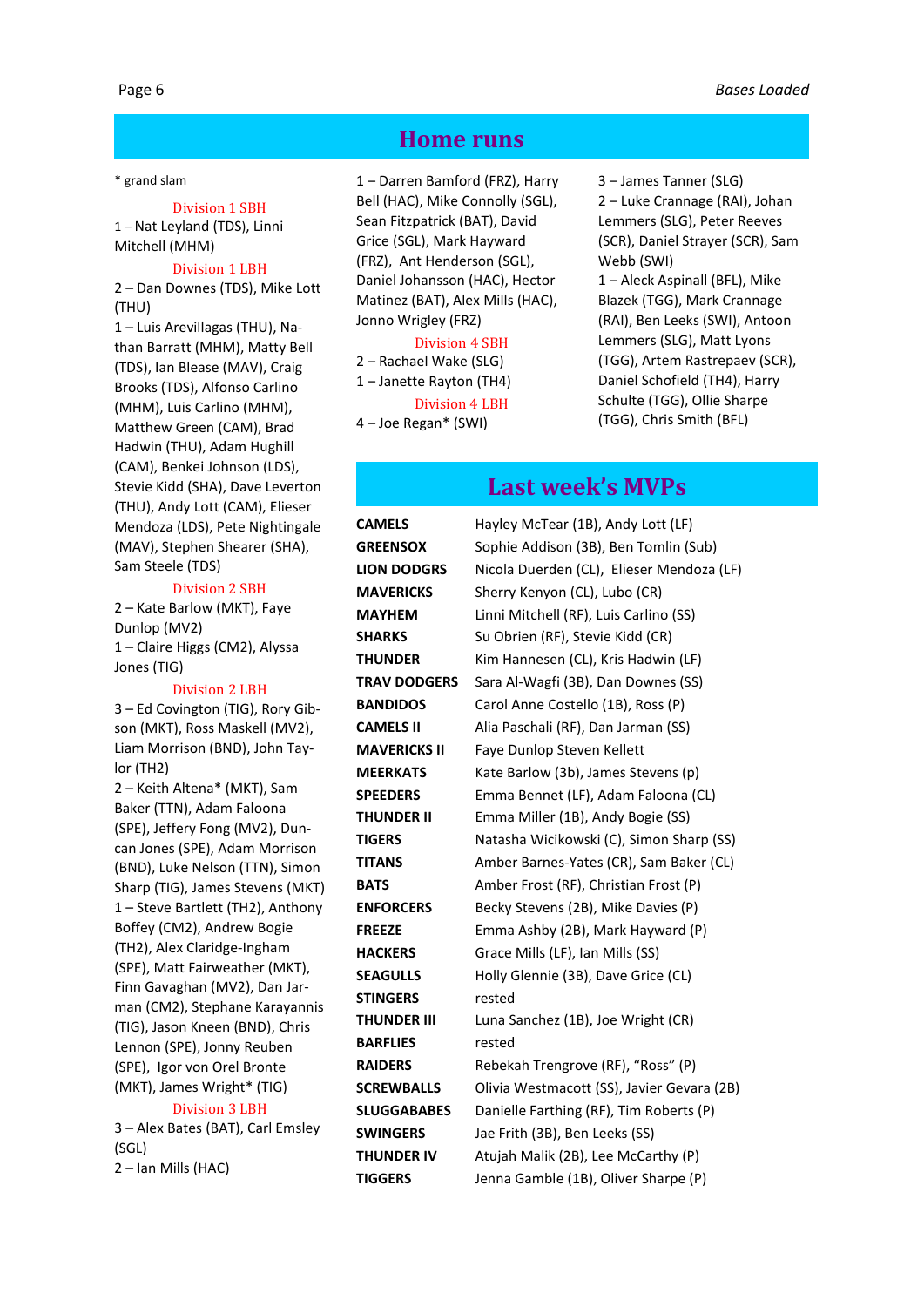### **Next week's fixtures**

#### Division 1

#### **Greensox @ Mavericks** (A,

PF) Last meeting 11 August 2021, Greensox won 13-10 to take a 1-win lead in this, the most played fixture in the league. This will be their 71st meeting: Sox lead 35-34 with one tie.

**Lion Dodgers @ Thunder** (D, IC) Last meeting 25 August 2021, Thunder won 21-3 in 4½ innings, and lead 17-9 in all meetings (LDs have inherited the Jammy Dodgers' records).

**Mayhem @ Sharks** (B, MD) Last meeting 15 August 2018 (Division 2), Mayhem won 19- 18 in a close game shortened by bad light. The pair have shared three wins each in their six meetings.

**Travelling Dodgers @ Camels** (C, AH) Last meeting 11 August 2021, Dodgers won 13-9 to make it 4-4 in all meetings.

#### Division 2

**Bandidos @ Speeders** (H, AG) First ever meeting. **Mavericks II @ Titans** (G, CD) First ever meeting. **Meerkats @ Tigers** (F, JC) First ever meeting. **Thunder II @ Camels II** (E, DS) Last meeting 8 September 2021, Thunder won 10-7 in a light-affected game. They lead 2-1 in all meetings.

Division 3 **Enforcers @ Thunder III** (8, FF) Last meeting 15 june 2021, Thunder won 22- 16, only their 4th win in 13 meetings. **Freeze @ Hackers** (6, SS) Last meeting 1 September 2015 (Division 4), Freeze won 15-7, gaining revenge for their earlier loss in their only meetings so far.

**Stingers @ Seagulls** (7, PF) Only previous meeting 18 May 2021, Stingers won 30-23. **Bats** rest

#### Division 4

**Barflies @ Thunder IV** (3, AR) Last meeting 19 June 2018, Barflies beat the then named Colt 45s 21- 20, and lead 7-3 in all meetings. This is the most-played fixture between Div 4 teams. **Screwballs @ Raiders** (4,

MG) Only previous meeting 27 July 2021, Screwballs won this meeting of the two rookie teams 12-10, and

were awarded the Rookie Cup (pictured), kindly donated by coach John Reese.

**Sluggababes @ Tiggers**  (2, HS) First ever meeting. **Swingers** rest

**Results** (Continued from page 8)

**FREEZE** 4 2 7 0 7 0 0 **20 THUNDER III** 6 1 1 0 0 2 3 **13** Pitch 7, Umpire Paul Fagan HRs: **FRZ** Jono Wrigley; **TH3** *Joe Grantham (THU)*

**SEAGULLS** 3 2 0 1 2 0 8<br> **HACKERS** 4 6 5 3 3 2 2 2 2 2 2 2 2 3 **HACKERS** 4 6 5 3 3 2 **23** RAR, Pitch 8, Umpire Dave Warren HRs: **SGL** Carl Emsley; **HAC** Ian Mills, Daniel Johansson

#### **Division 4**

**SLUGGABABES** 5 8 5 2 8 **28 RAIDERS** 2 2 1 0 2 **7** RAR, Pitch 3, Umpire Ian Caird HRs: **SLG** Antoon Lemmers, Johan Lemmers, Rachael Wake; **RAI** Mark Crannage, Luke Crannage

**SWINGERS** 2 1 0 0 0 **3 SCREWBALLS** 3 10 0 6 x **19** RAR, Pitch 2, Umpire Adam Roberts HR: **SWI** Dan Strayer

**THUNDER IV** 2 1 1 0 1 0 2 **7 TIGGERS** 5 6 0 0 3 1 x **15** Pitch 4, Umpire Mike Goff HR: **TGG** Harry Schulte

#### **Guest appearances**

#### **UP**

Serena Badesha (TH4) for Sharks Carlos dos Ramos (BAT) for Sharks (2nd) Hannah Tillyard (SCR) for Titans

#### **SAME DIV**

Michelle Cleator (STG) for Hackers Charlie Cook (MAV) for Lion Dodgers **DOWN**

Joe Grantham (THU) for Thunder III Holly Smith (TIG) for Swingers Amy Sykes (STG) for Swingers

#### **Transfers**

**Nadia Aghtarafi** Mayhem to Tigers **Lisa Jepson**, Lion Dodgers to Meerkats

**Natasha Wicikowski** Tigers to Tiggers

**Sandra Zlatinska** Tiggers to Tigers